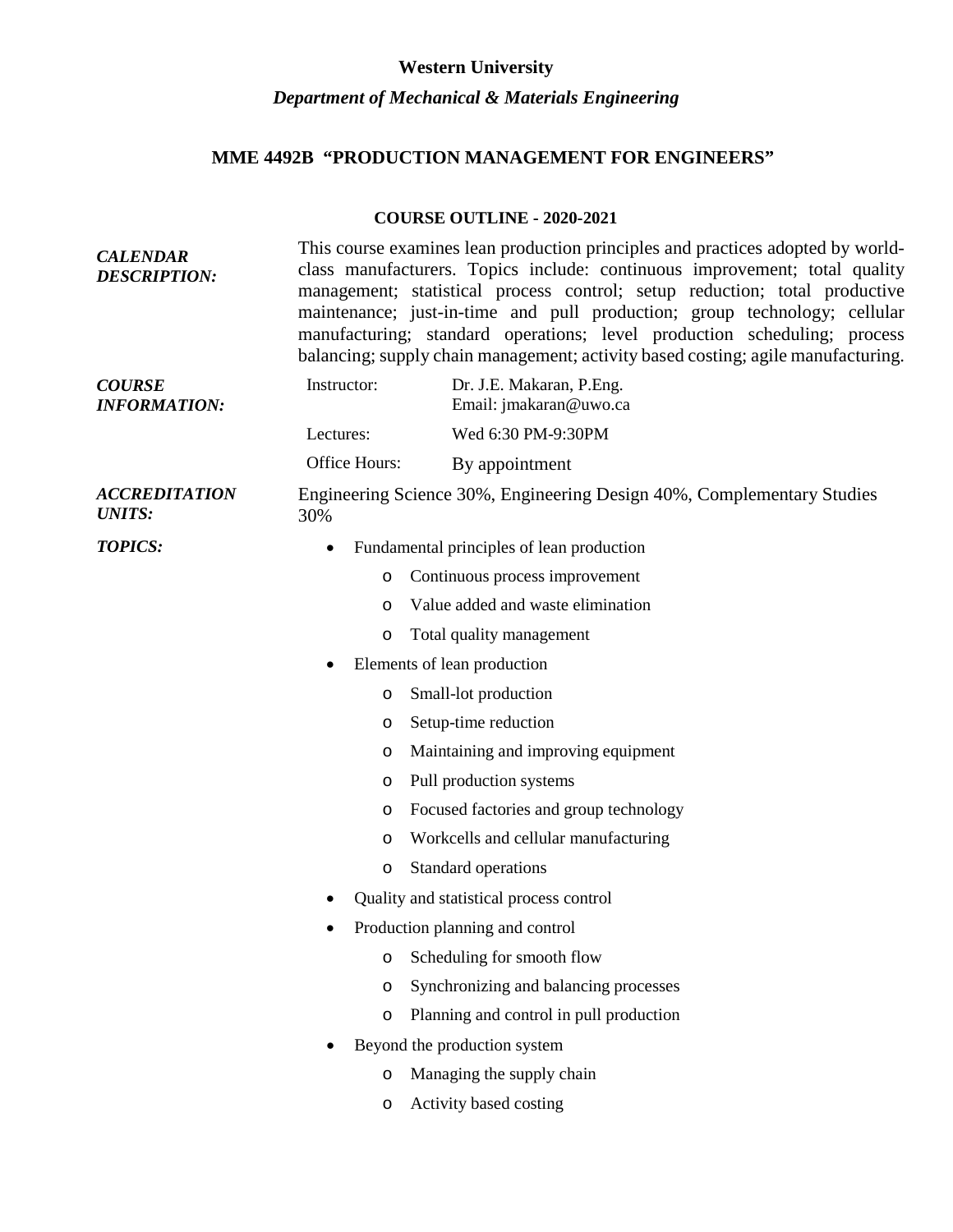|                                                              | Performance measurement<br>$\circ$                                                                                                                                         |  |  |  |
|--------------------------------------------------------------|----------------------------------------------------------------------------------------------------------------------------------------------------------------------------|--|--|--|
|                                                              | Agile manufacturing and virtual enterprises<br>$\bullet$                                                                                                                   |  |  |  |
| <b>LEARNING</b><br><b>OUTCOMES:</b><br><b>CONTACT HOURS:</b> | Upon successful completion of this course, students will be able to                                                                                                        |  |  |  |
|                                                              | Describe and explain the principles of lean production.                                                                                                                    |  |  |  |
|                                                              | Compare and contrast lean production methods with traditional methods.<br>$\bullet$                                                                                        |  |  |  |
|                                                              | Apply the interrelated elements of lean production in an integrated context.                                                                                               |  |  |  |
|                                                              | Design a manufacturing enterprise based on the principles of lean production.                                                                                              |  |  |  |
|                                                              | The above topics and outline are subject to adjustments and changes as needed.                                                                                             |  |  |  |
|                                                              | 3 lecture hours per week, half course                                                                                                                                      |  |  |  |
| <b>TEXT:</b>                                                 | Nicholas, John M., Lean production for competitive advantage: a comprehensive<br>guide to lean methodologies and management practices, Second Edition, CRC Press,<br>2018. |  |  |  |
| <b>TUTORIAL:</b>                                             | Students will work on weekly assignments and group project during tutorial time.                                                                                           |  |  |  |
| <b>REFERENCES:</b>                                           | T.B.A.                                                                                                                                                                     |  |  |  |
| <b>UNITS:</b>                                                | S.I.                                                                                                                                                                       |  |  |  |
| <b>EVALUATION:</b>                                           | In addition to examinations and participation grades, students will be evaluated<br>on a project.                                                                          |  |  |  |
|                                                              | Students will work in teams to design a lean production system for a hypothetical                                                                                          |  |  |  |

Students will work in teams to design a lean production system for a hypothetical manufacturing company. Each team will prepare a written report.

| <b>Description</b>                                         | Weight | <b>Dates</b>                     |
|------------------------------------------------------------|--------|----------------------------------|
| Midterm                                                    | 30%    | During week 6                    |
| Group project                                              | 20%    | <b>TBA</b>                       |
| To be Assigned on:                                         |        |                                  |
| January 20th, 2021                                         |        |                                  |
| <b>Final Examination</b>                                   | 40%    | TBA (same time)<br>as MME 9519B) |
| <b>Participation During</b><br><b>Synchronous Sessions</b> | 10%    | Ongoing                          |

The penalty for late assignments will be 10% per day late, and assignments that are more than 3 days late will not be marked and will receive a grade of zero.

If a student is excused from writing a midterm or quiz for legitimate reasons, and with the approval of the Department Chair, the weighting of the final examination can be adjusted accordingly.

Absences from examinations due to non-academic reasons shall result in a grade of zero.

Textbook, course notes and calculators will be permitted in the final examination. Final exam will be written at same time as MME 9519B. Students who have failed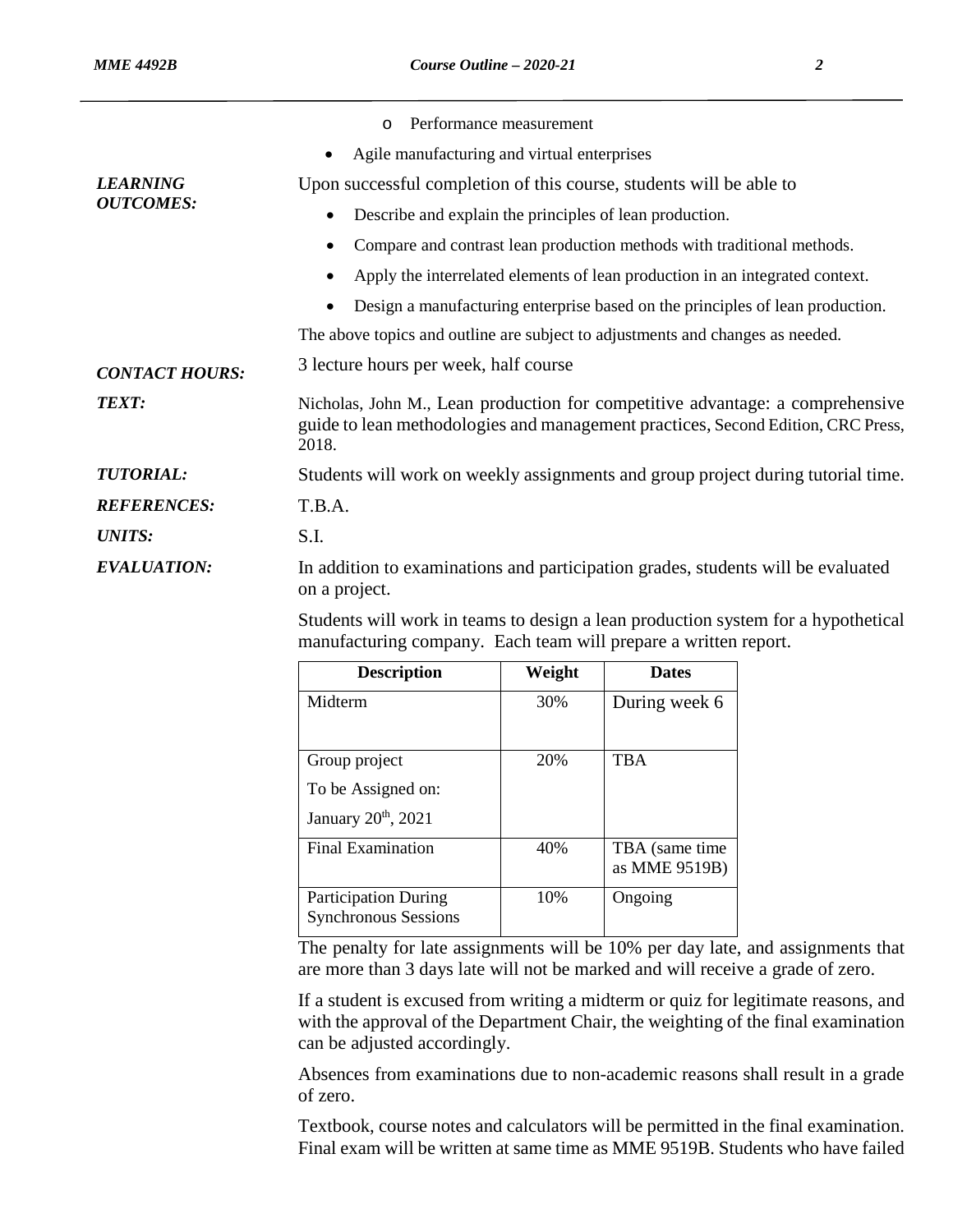an Engineering course (i.e.<50%) must repeat all components of the course. No special permissions will be granted enabling a student to retain laboratory, assignment or test marks from previous years. Previously completed assignments and laboratories cannot be resubmitted for grading by the student in subsequent years.

*ENGLISH:* In accordance with Senate and Faculty Policy, students may be penalized up to 10% of the marks on all assignments, tests and examinations for improper use of English. Additionally, poorly written work, with the exception of final examinations, may be returned without grading. If resubmission of the work is permitted, it may be graded with marks deducted for poor English and/or late submission.

*COURSE POLICIES* The following course-specific policies will be enforced throughout the course:

Computer Requirements

All students are to ensure that they have a functional camera and microphone connected to their computer (irrespective of Windows or Mac-based). These two accessories will be required for the midterm test, final exam as well as when asking questions during synchronous/live sessions or when working on labs and in-tutorial exercises.

Tests and examinations in this course will be conducted using Zoom. By taking this course, you are consenting to the use of this software and acknowledge that you will be required to provide personal information and the session will be recorded.

Completion of this course will require you to have a reliable internet connection and a device that meets the technical requirements for this service.

If technical issues will prevent a student from successfully completing and submitting examinations, the official guidelines from Associate Dean's Office, Undergraduate Affairs will be followed. Options to be considered will include but without being limited to oral examination or make-up examination in the special examination period.

Students who have failed an Engineering course (i.e. < 50%) must repeat all components of the course. No special permissions will be granted enabling a student to retain laboratory, assignment or test marks from previous years. Previously completed assignments and laboratories cannot be resubmitted for grading by the student in subsequent years.

*CLASSROOM DEMEANOR:* The instructor is committed to providing a respectful learning environment for all students involved in this course. This is a collective responsibility of the instructor and students, and therefore students partaking in this course agree to abide by this criterion.

> Components of this course will involve online interactions. To ensure the best experience for both you and your classmates, please honour the following rules of etiquette:

• Please "arrive" to class on time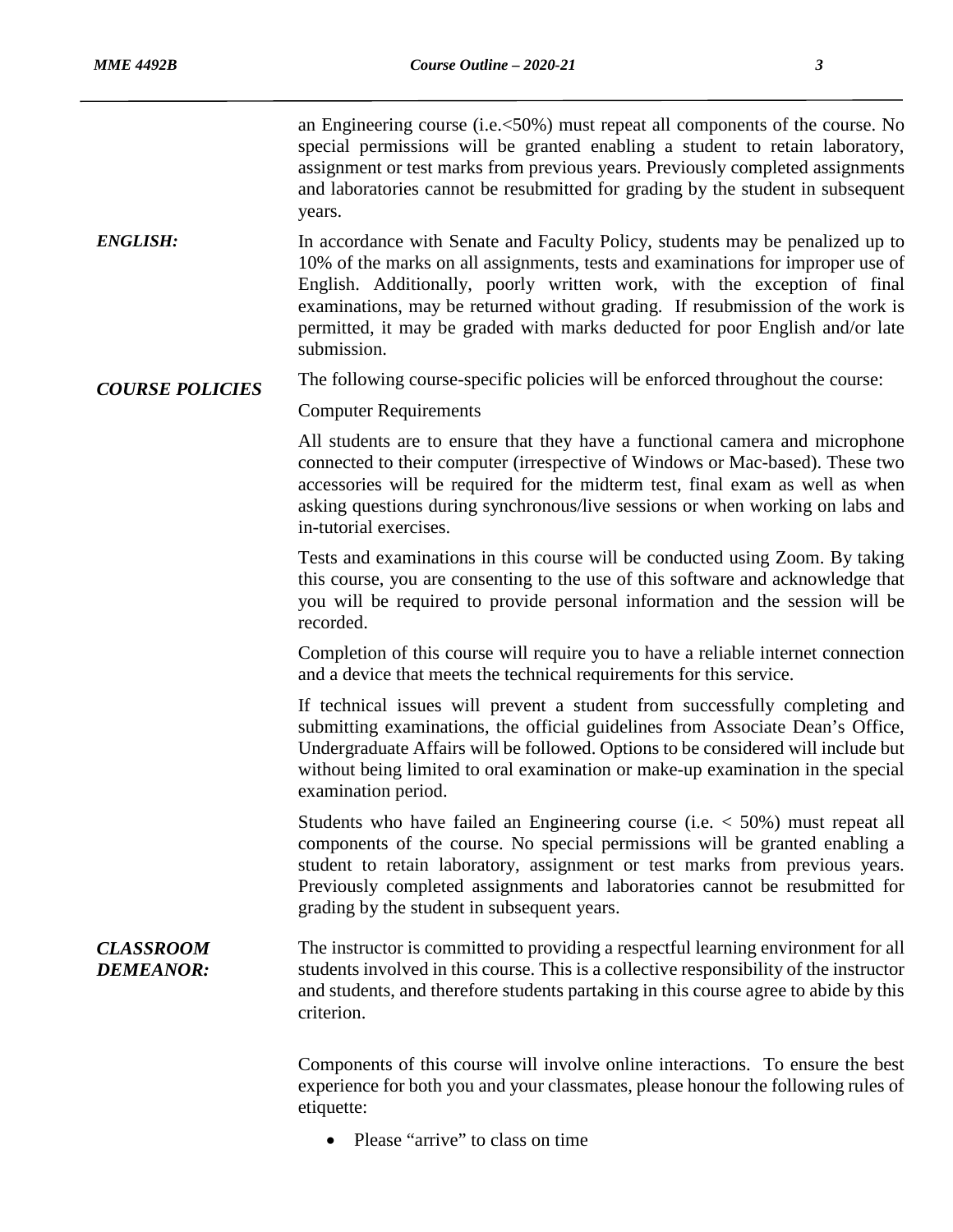- 
- Please use your computer and/or laptop if possible (as opposed to a cell phone or tablet)
- Ensure that you are in a private location to protect the confidentiality of discussions in the event that a class discussion deals with sensitive or personal material
- To minimize background noise, kindly mute your microphone for the entire class until you are invited to speak, unless directed otherwise
- In order to give us optimum bandwidth and web quality, please turn off your video camera for the entire class unless you are invited to speak
- Please be prepared to turn your video camera off at the instructor's request if the internet connection becomes unstable
- Unless invited by your instructor, do **not** share your screen in the meeting

The course instructor will act as moderator for the class and will deal with any questions from participants. To participate please consider the following:

- If you wish to speak, use the "raise hand" function and wait for the instructor to acknowledge you before beginning your comment or question
- Remember to unmute your microphone and turn on your video camera before speaking
- Self-identify when speaking.
- Remember to mute your mic and turn off your video camera after speaking (unless directed otherwise)

General considerations of "netiquette":

- Keep in mind the different cultural and linguistic backgrounds of the students in the course.
- Be courteous toward the instructor, your colleagues, and authors whose work you are discussing.
- Be respectful of the diversity of viewpoints that you will encounter in the class and in your readings. The exchange of diverse ideas and opinions is part of the scholarly environment. "Flaming" is never appropriate.
- Be professional and scholarly in all online postings. Cite the ideas of others appropriately.

Note that disruptive behaviour of any type during online classes, including inappropriate use of the chat function, is unacceptable. Students found guilty of Zoom-bombing a class or of other serious online offenses may be subject to disciplinary measures under the Code of Student Conduct.

*USE OF RECORDINGS:* **All of the remote learning sessions for this course will be recorded.** The data captured during these recordings may include your image, voice recordings, chat logs and personal identifiers (name displayed on the screen). The recordings will be used for educational purposes related to this course, including evaluations. The recordings may be disclosed to other individuals under special circumstances. Please contact the instructor if you have any concerns related to session recordings.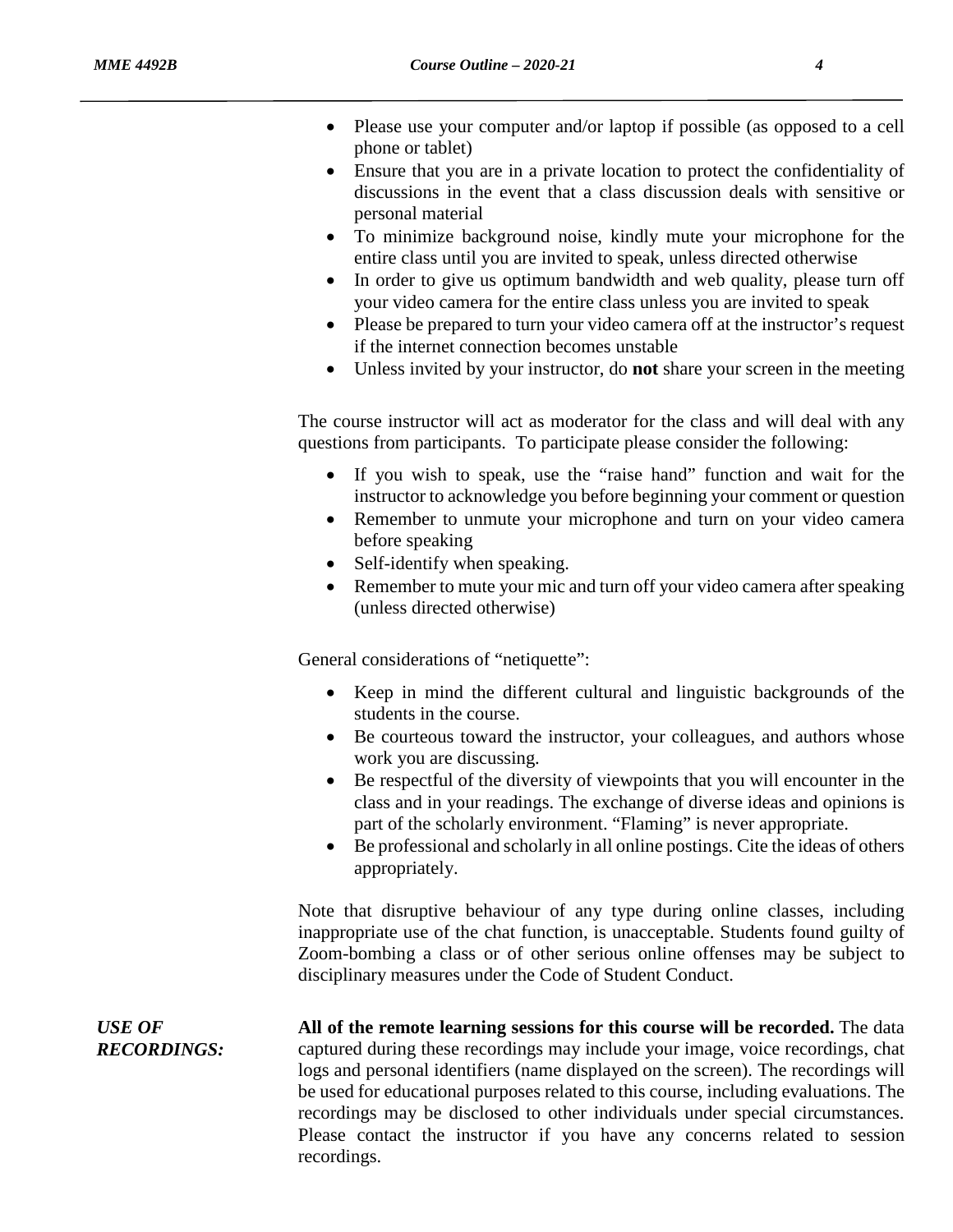Participants in this course are not permitted to record the sessions, except where recording is an approved accommodation, or the participant has the prior written permission of the instructor.

*ATTENDANCE:* Any student, who, in the opinion of the instructor, is absent too frequently from synchronous sessions or laboratory periods in any course, will be reported to the Dean (after due warning has been given). On the recommendation of the Department concerned, and with the permission of the Dean, the student will be debarred from taking the regular examination in the course.

*CHEATING:* **Cheating is stealing**. Engineering is a profession with a code of ethics. Students are expected to behave in a manner consistent with the PEO Code of Ethics. University policy states that cheating, including plagiarism, is a scholastic offense. The commission of a scholastic offence is attended by academic penalties which might include expulsion from the program. If you are caught cheating, there will be no second warning (see Scholastic Offence Policy in the Western Calendar). If cheating during any course evaluation is suspected, the student will be required to participate in a one-on-one oral evaluation with the instructor. The mark obtained in the oral evaluation will supersede the one obtained during the written quiz/exam. If the student denies his/her participation in the oral evaluation, the quiz/exam will be automatically graded with zero and further academic penalties for scholastic offences will be applied.

> Students must write their essays and assignments in their own words. Whenever students take an idea, or a passage of text from another author, they must acknowledge their debt both by using quotation marks where appropriate and by proper referencing such as footnotes or citations. Plagiarism is a major academic offence. Scholastic offences are taken seriously and attended by academic penalties which may include expulsion from the program. Students are directed to read the appropriate policy, specifically, the definition of what constitutes a Scholastic Offence, at the following Web site:

> http://www.uwo.ca/univsec/pdf/academic\_policies/appeals/scholastic\_discipline\_grad.p df

*ACCOMMODATIONS:* Students with disabilities work with Accessible Education (formerly SSD) which provides recommendations for accommodation based on medical documentation or psychological and cognitive testing. The accommodation policy can be found here: **Academic Accommodation for Students with** [Disabilities.](https://www.uwo.ca/univsec/pdf/academic_policies/appeals/Academic%20Accommodation_disabilities.pdf)

*ACADEMIC CONSIDERATION FOR STUDENT ABSENCE:*

Students will have up to two (2) opportunities during the regular academic year to use an on-line portal to self-report an absence during the term, provided the following conditions are met: the absence is no more than 48 hours in duration, and the assessment for which consideration is being sought is worth 30% or less of the student's final grade. Students are expected to contact their instructors within 24 hours of the end of the period of the selfreported absence, unless noted on the syllabus. Students are not able to use the self-reporting option in the following circumstances: